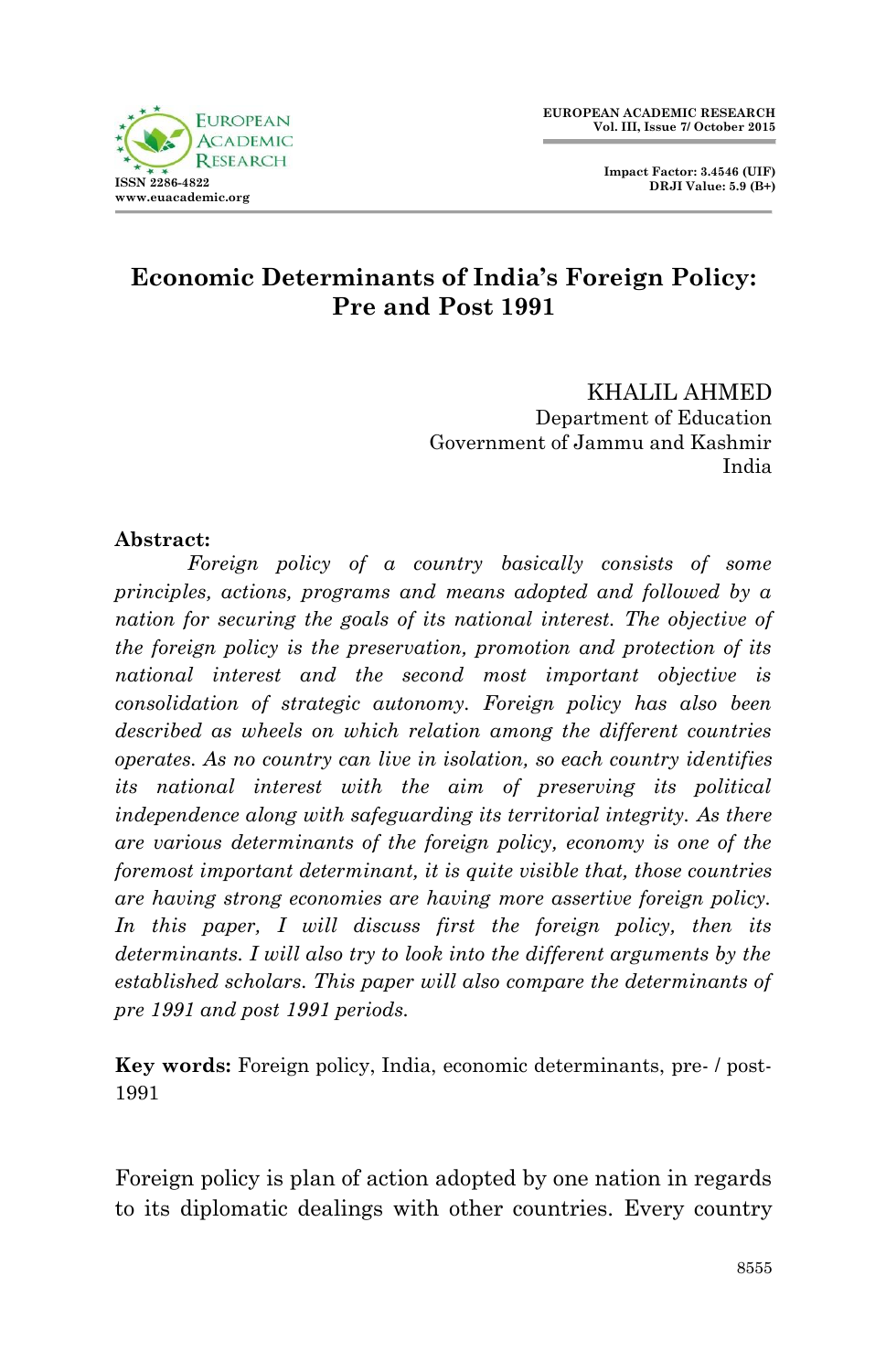has to be in relation with other as no country can survive in isolation in this globalised world. Every state has to promote its self interest by entering themselves in diplomatic relations with other countries. Every state seeks to promote its national interest and also tries to find its due place in international politics and for that purpose it seeks changes and adjustments in the behavior of the other states and sometimes its change its own behavior too. The principles, nature and purpose of a state reflect in any country's foreign policy.

One can say that, foreign policy of a country is the means and achievement of the national interest is the end. The means to achieve its national interest are different like alliances and counter alliances, use of the instrument of balance of power and signing treaties.

National interest is the keynote of international relations. According to Hans Morgenthau, the great realist thinker, "all politics is struggle for power and as long as world is politically organized into nations, the national interest is indeed the last word in world politics" (Khanna 2009). So, no country can afford to base its foreign policy on considerations other than national interests. There is no permanent friendship or enmity among countries in world politics but permanent national interests.

George Washington the first US president had declared the universal truth that "no country can be trusted further than it is bound by its national interest; and no prudent statesman or politician will venture to depart from it". (Khanna 2009)

Foreign policy makers can never ignore the states national interests and its essential components are generally believed to be security, economic developments and peaceful world order. Protection of its territorial integrity and preservation of its sovereignty is the primary motive of any country"s foreign policy. On the other hand, promotion of its economic interest including conducive atmosphere for the free flow of trade is also a vital objective of foreign policy.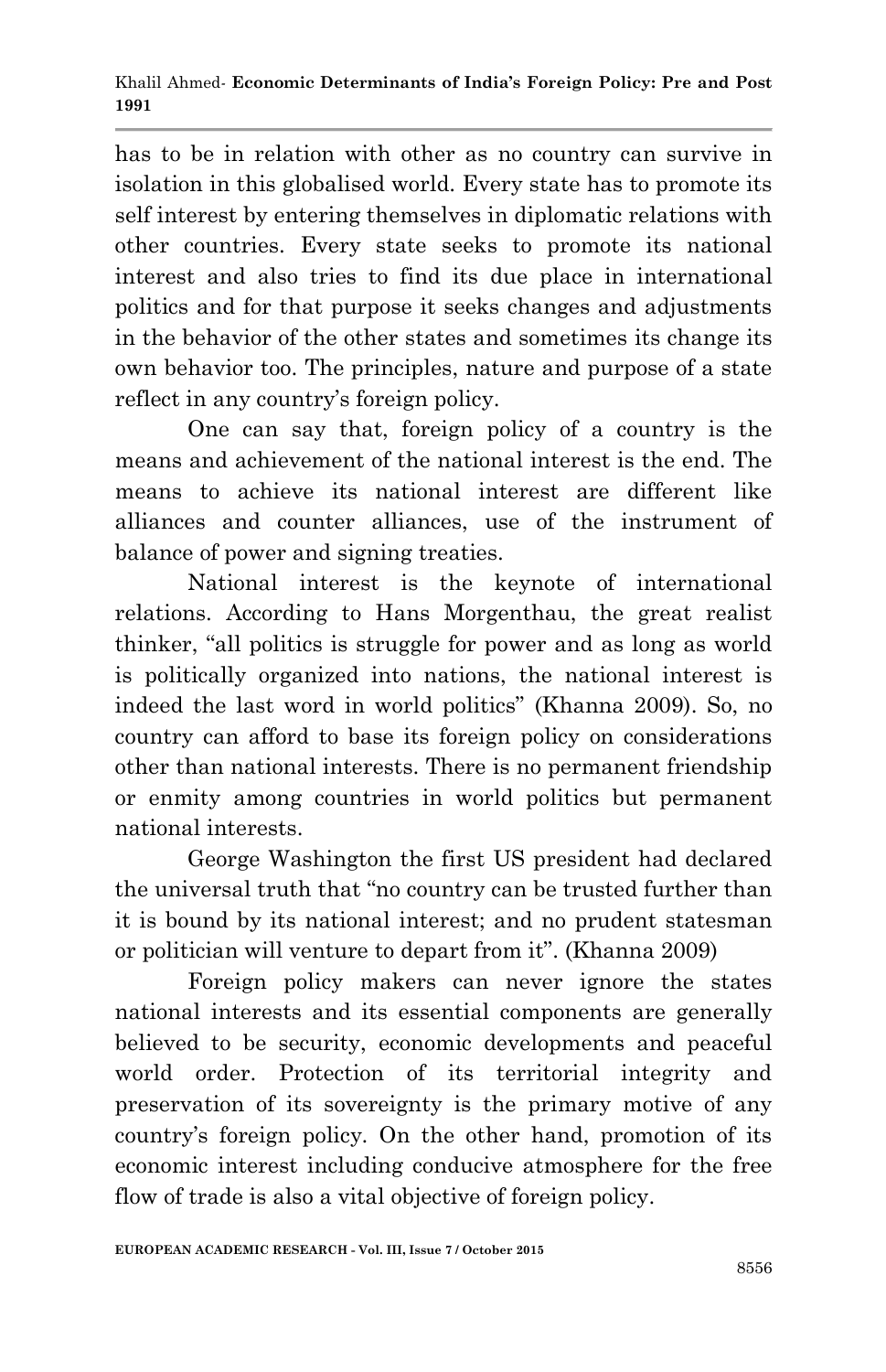According to J.Bandopadhyaya, "the formulation of foreign policy is essentially an exercise in the choice of ends and means on the part of a nation state in an international setting" (Khanna 2009).

Various scholars have expressed their views about foreign policy. Dr Mohinder kumar has expressed that, "foreign policy is a thought out course of action for achieving objective in foreign relations as dictated by the ideology of national interests." (Ghai 2009)

In the words of Cecil V.Crabb, "reduced to its most fundamental ingredients, foreign policy consists of the two elements: national objectives to be achieved and means for achieving them" (Ghai 2009). George Modelski believes that foreign policy implies, "changing the behavior of other states". But various scholars are not agree with Modelski, Professor Mohinder kumar believes that, a change in the behavior of other states is not always desirable, some changes required to be brought in one's own behavior. The basic aim of foreign policy is to regulate the behavior not merely change the behavior.

In the making of foreign policy, there are various stakeholders and determinants which plays important role. As people and media are the important stakeholders these days, there are various other determinants ranging from military power to economic strength, from geographical location to political establishment.

James Rosenau includes geography, size, economic development, culture and history, great power structure, alliances, technology, social structures, public opinion and governmental structure as the basic determinants of foreign policy (Khanna 2009).

Prof Appodorai (1981) discussed two broad determinants which influences the making of foreign policy which includes domestic environment and international environment. But, one thing is somehow clear and agreed by many scholars that,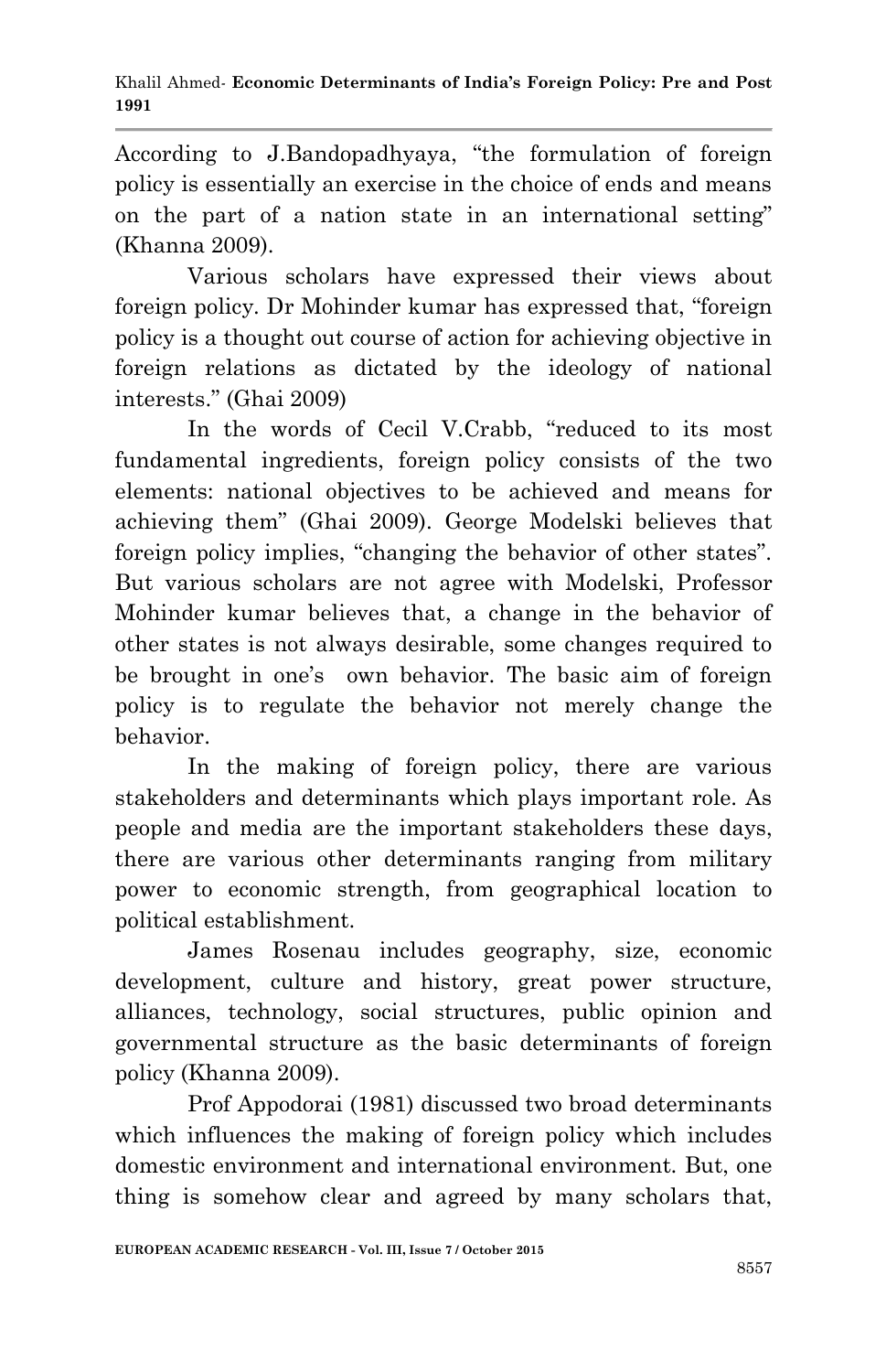economy is one of the basic and foremost important determinants of any country's foreign policy. The economic strength of any country always reflects in strong and assertive foreign policy.

Economic well being ensures development, power, security and global respect for the country. Economic rationale of external relation somehow acts as a driving force in foreign policy making and no country can afford to ignore it. The economic aspects of foreign policy making have become even more relevant as free trade agreement have become instrumental aspect of bilateral and multilateral relations. As a result, the foreign economic policy of any government has become a vital parameter for evaluating its success in the realm of external relations. In fact, the boundary disputes and various other hostilities are not acting as a major hurdle in the smooth functioning of trade relations among countries. India despite being having not good terms with China politically but economically they are major trade partners.

In case of India"s foreign policy establishment, there are various factors involved and as per J.Bandopadhyaya (2003) the basic determinants are geography, economic development, political tradition, domestic milieu, international milieu, military strength and national character.

As a developed or developing economy determines its national power and national power in turn plays an important role in framing foreign policy based on the national interest so economy stands the primary and important determinant. A foreign policy aiming at the increase of power must have a highly developed or at least a fast developing economy. As of now, India is one of the fast growing and emerging economic market and this fact has now been determining its role in international relations.

India at the time of independence was facing some humongous challenges like horrific poverty, huge unemployment and low level of literacy. India opted to go for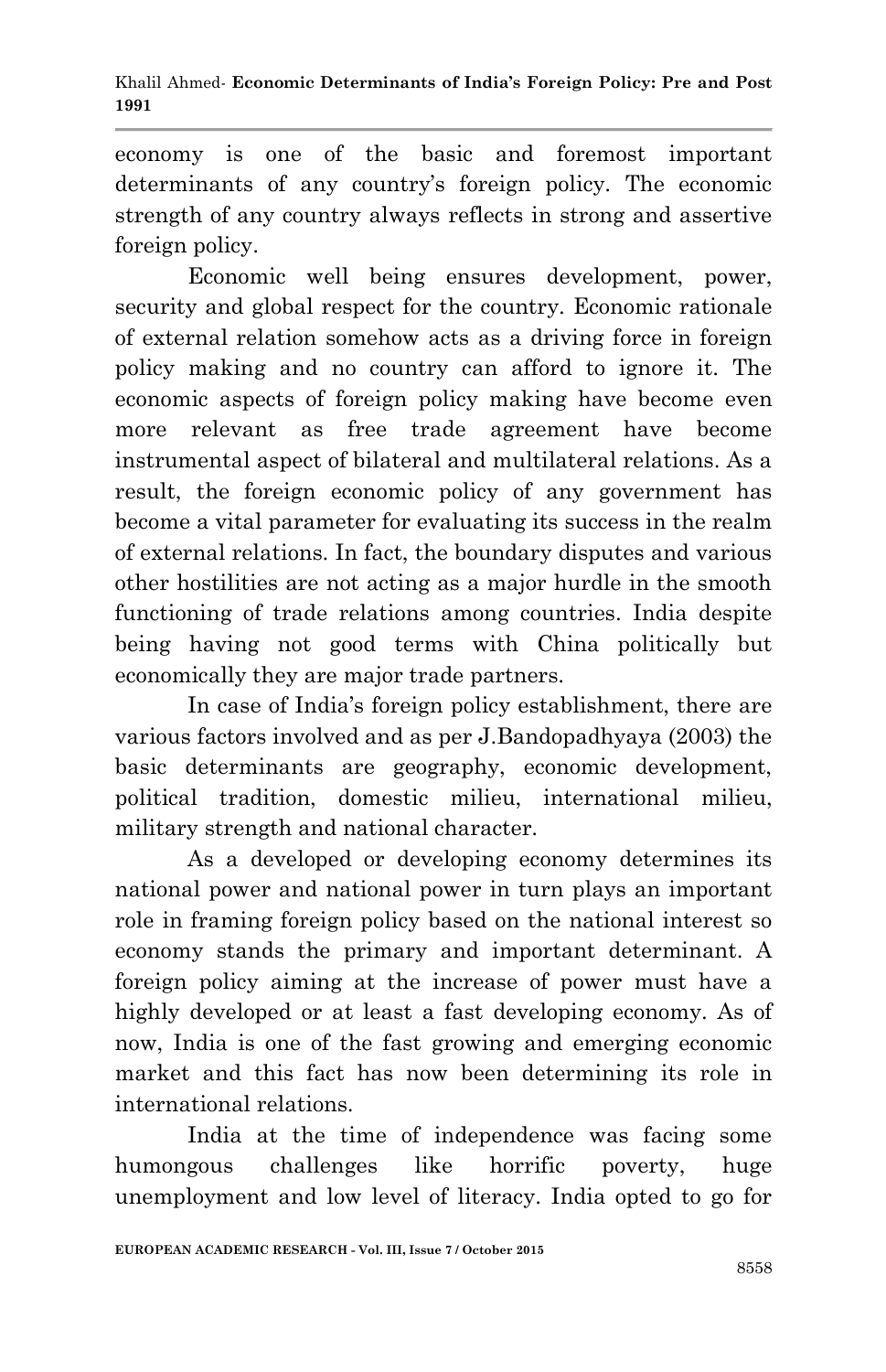Non Alignment policy, not to be a camp follower or satellite of any of the great powers, so that India can judge all issues on merit. India being a newly independent country doesn't wants to be part of cold war politics, on the other hand India was also eyeing development assistance from both of the great powers.

In order to get developmental assistance, foreign policy is to be clearly formulated in order to get the much needed capital and technical assistance from economically developed countries. Nehru"s first broadcast to the nation as head of the interim government on 7th Sep. 1946 in which he substantiated his four major foreign policy objectives will be:

- a) Maintenance of freedom of foreign policy
- b) The promotion of international peace
- c) The emancipation of colonial and dependent territories
- d) Promotion to racial equality

India has relied on the three means for achieving her foreign policy objectives, these are:

- a) Non Alignment
- b) The temper of peace
- c) Friendship with all countries

Nehru after taking oath as Prime Minister of India came across with some practical problems of administration and development of agriculture and industry, moreover at that time India"s economy was primarily an agrarian economy. By keeping this mind, he was of the opinion that economic pattern of this country shall be a socialist economy and any method which worked and satisfied the masses could be used. Nehru himself visited Russia in 1927 and was impressed by the developments there especially in education and improvement in the lot of the peasants. He was also deeply impressed by the way planning was adopted there in the Soviet Union.

Nehru being at the centre of the formulating domestic and foreign policies, he opted to go for planned economy by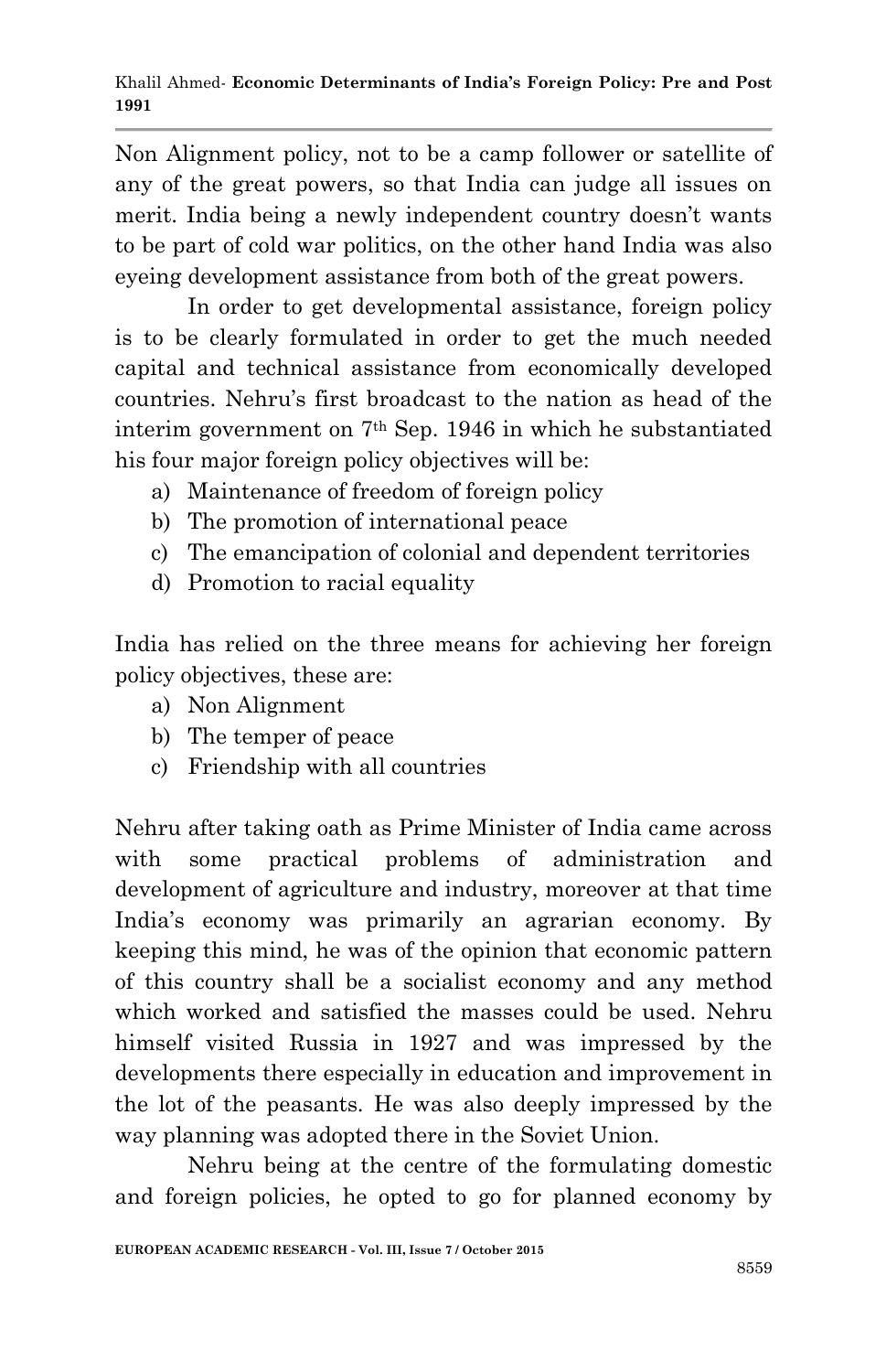establishing planning commission and adopting 5 year plan model domestically and also chalked out the strategically well poised Non alignment movement as its foreign policy. On the other hand, in order to raise the living standard of the people, planned economic model was the only choice.

The economic factors which determine Indian foreign policy are as:

- a) Capital accumulation
- b) Technology know how
- c) Industrial growth
- d) Foreign direct investment
- e) Trade
- f) Capital markets
- g) Agriculture and industry
- h) Non government organization

As an underdeveloped country, India was substantially required capital to satisfy its basic needs. India was low in their per capita income as it was just Rs 198 in 1945-46. Foreign capital was desperately required to modernize its economy for which its needs improved machinery and equipment. So, India was eyeing huge capital inflow from the super powers. Beside capital, technology was the major requirement; India was short on well trained and skilled manpower, lacking scientifically and technically trained personal as well as management personals. If we analyze the progressed made by the countries , one could easily see that those countries which had a well built technological infrastructure were the first to catch up and accomplish accelerated rates of growth.

It was obvious and clear that participation of foreign capital and enterprise will give a push to the industrial techniques and knowledge and it will contribute to the rapid industrialization of India. Nehru told the constituent assembly on 8th march 1948, "we want the help of other countries, we are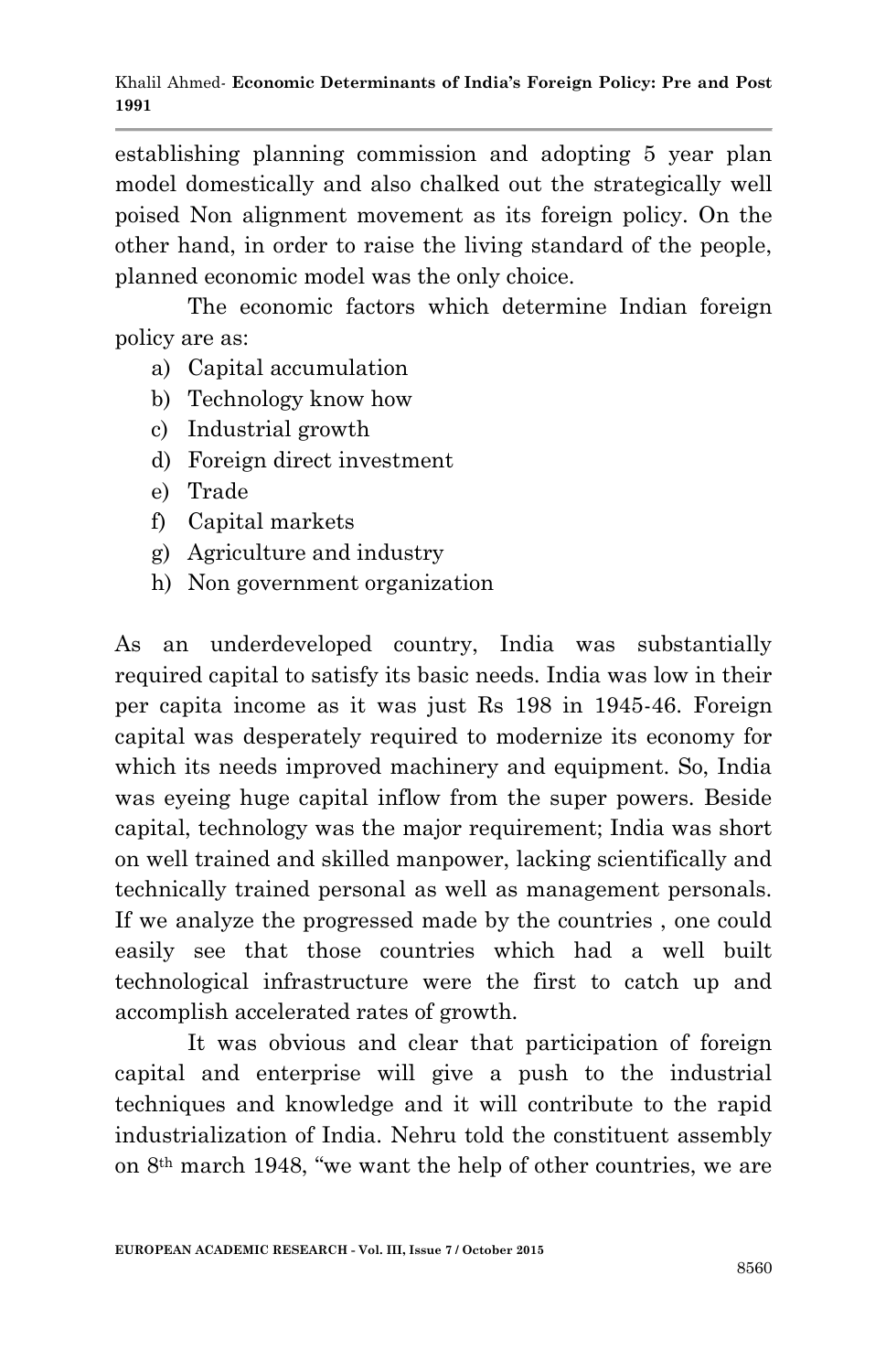going to have it and we are going to get it too in large measures"

The most well known are the amounts provided by the USSR for Bhillai steel plant, Durgapur steel plant was financed by Britain and Rourkela steel plant was sponsored by Germany. India was keen in strengthening its domestic economic structures and was also not interested in the ongoing cold war politics and the policy of Non alignment was the means to achieve the desired goals. Although India had to face strong criticism because of NAM but still it was not easy for any country to ignore India.

According to J. Bandopadhyaya (2003) Foreign policy is conditioned by some economic factors like natural resources, technology and capital. Natural resource base is a major element of national power and potential in international relation. All the major powers like USA, Russia and other developed states possess abundant natural resources. India is blessed with relatively abundant supply of natural resources and is important for her national power and foreign policy formulations.

India was able to get food grains from United States under PL-480 schemes despite being USA is strong critique of NAM. During the cold war, economic aid from USA and other western countries could only be obtained for private sector, similarly Soviet Union was willing to assist public sectors only. It was an uphill task for the policy makers to maximize the quantum of available aid from both the super powers. The policy of Non Alignment facilitated the achievement of this objective.

But the approach of government of India towards socialism underwent a slow change in late 1980s, but up till 1990, the disintegration of USSR followed by the end of cold war changes the world order and India had to change according to the changing international relations. India was having a tilt towards Soviet Union in its foreign policy and 20% trade was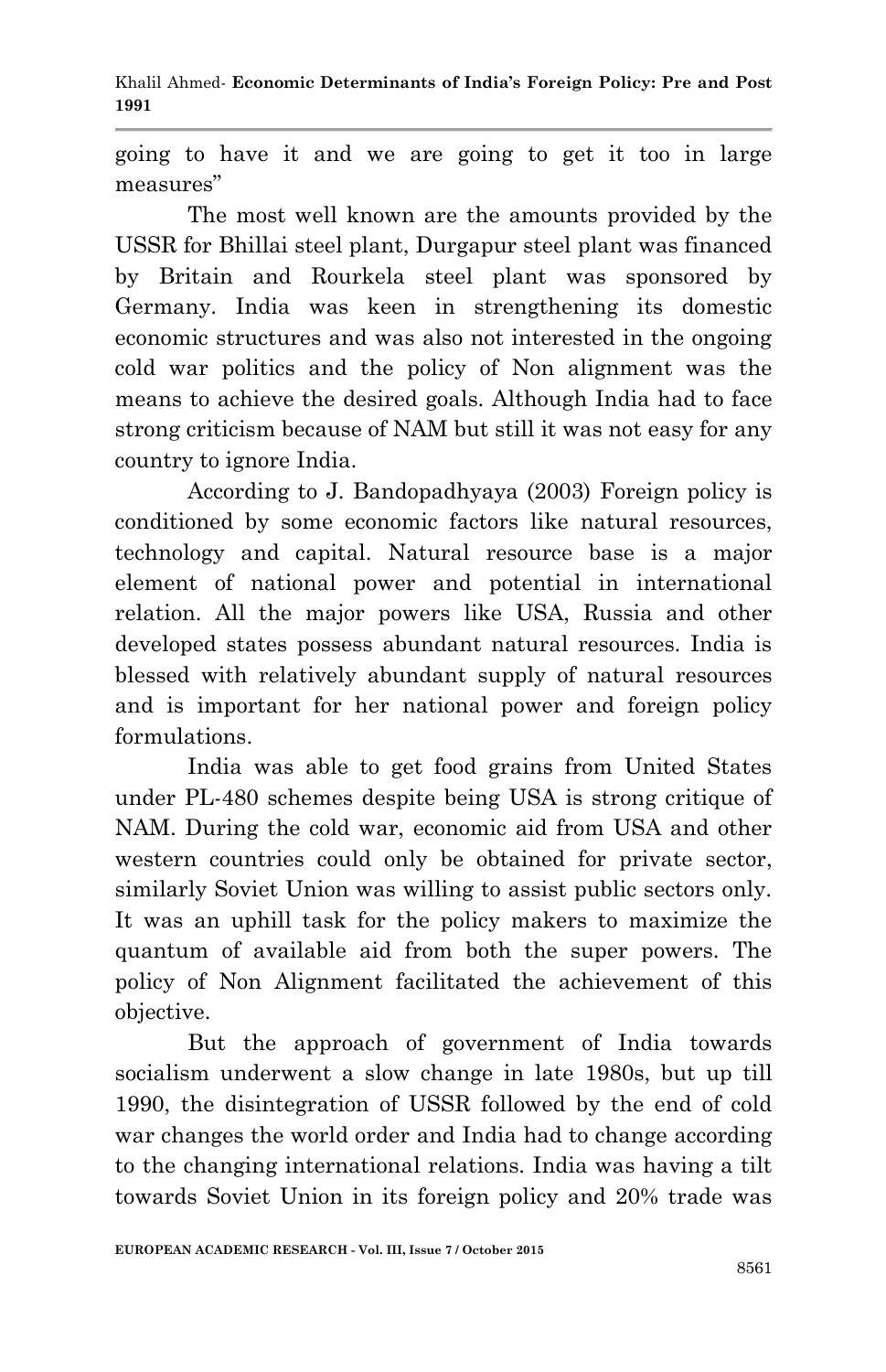with USSR and it's just collapsed. India was left with no option but to open up its markets and be a part of globalized world. The economic aspect has become more relevant because to the phenomenon of globalization and the resultant economic liberalization policies adopted by almost all countries in the world. If the cold war period was known for the military power and arms race, the post cold war global order is defined by the integration of global economy.

This interconnection of the world markets has generated a kind of interdependency and necessitated to have a firm and decisive foreign policy for the achievement of national interests. Domestically the too much protectionist approach did not allow its economy to grow beyond Hindu growth rate of 3.6%. Even country like communist China too started liberalizing its economy in late seventies. As India was approaching nineties, our economy started worsening, there were huge balance of payment crises, and foreign reserve basket was almost empty, huge inflation was fully backed by high unemployment ratio, India was almost at the threshold of being called as defaulter.

The worst economic crises of 1991 compel the policy makers to initiate reforms and ultimately these reforms were carried out by keeping national interest in mind. Subsequently Indian think tank policy makers were bound to have a shift in its foreign policy in order to give a successful push to the ongoing economic reforms. The end of cold war has also necessitated in marking a shift in its foreign policy in order to adjust itself according to changed world order.

After the disintegration of USSR, India and the US began talking of forging a "strategic friendship" if not a "strategic partnership". Even after the nuclear test of 1998 which resulted into huge economic sanctions and also manages not to signed NPT and CTBT, India went on to sign a nuclear deal with United States in 2005 just within seven years of nuclear test. It was one of the fastest emerging and developing economies of the world, which makes sure that ignoring India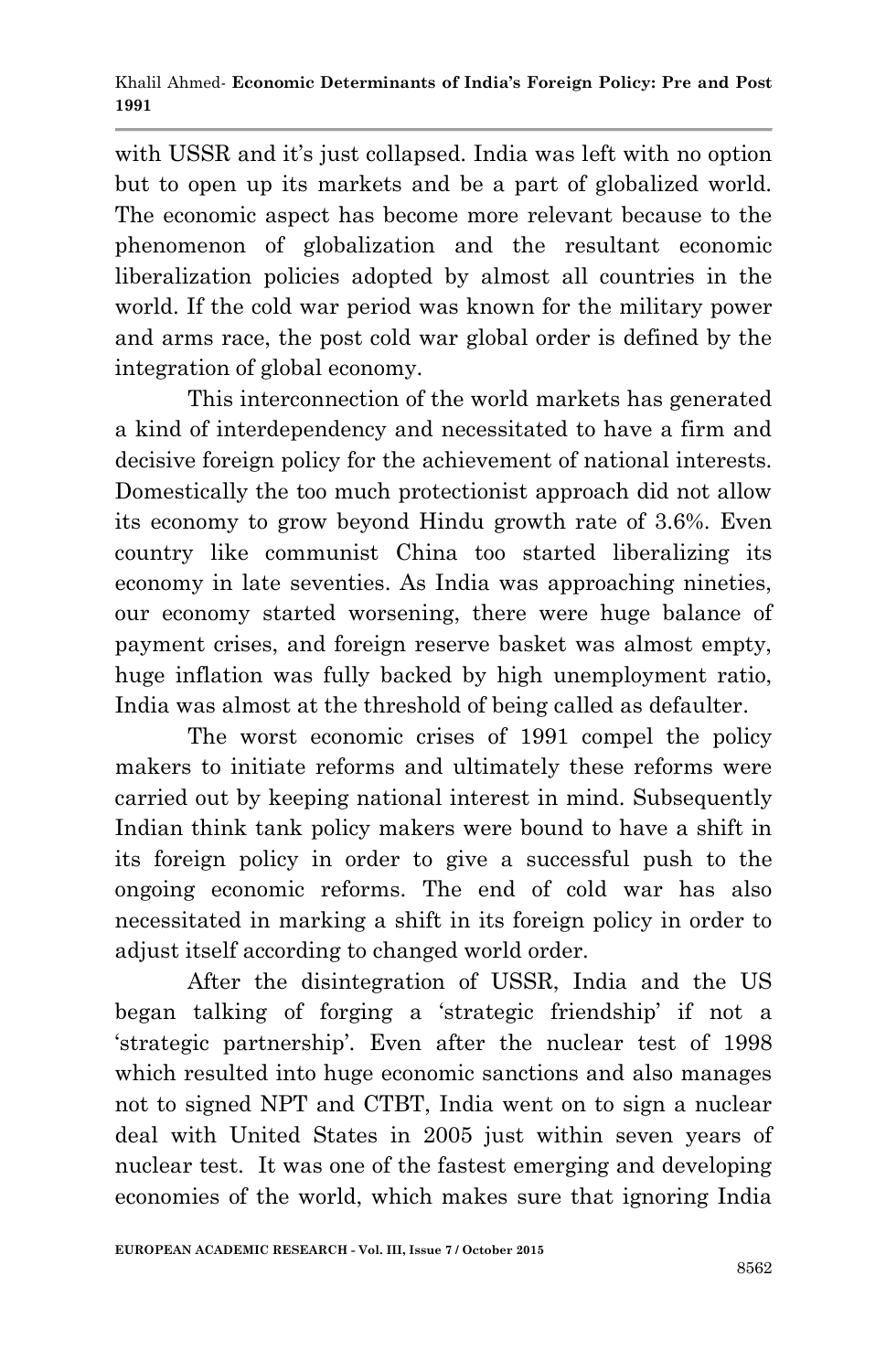now is not absolutely possible. The inauguration of new economic policy in 1991 also represents a decisive turn ideologically towards liberalism, the collapse of USSR not just affected the foreign policy of India but its domestic economic policy too.

But one thing is clear when India got independence from the colonial rule, it was our foreign policy that was needed to be framed accordingly in order to get much of the assistance that was immensely required too for the developmental process to be carry forward but after India has gone for liberalization of its economy, now it's on the back of economic strength, that India usually formulated its foreign policy by keeping various other factors in mind.

# **VARIOUS SCHOLARS' ARGUMENTS:**

**Chaturvedi (2009)** argues, there is always a strong link between foreign policy and economic strength of any country, Jawaharlal Nehru in a speech at the constituent assembly on Dec. 4, 1947 in New Delhi, stated his interpretation of the relationship between foreign policy and economic policy. He said, Foreign policy is the outcome of economic policy and until India has properly evolved her economic policy; her foreign policy will be rather vague, rather inchoate and will be groping. Foreign policy will always be assertive in nature, if our economy is strong and sustainable in nature. Being strong enough economically means, one can play a major role in regional politics as well as world politics. Economic consideration always played decisive role in shaping the nation's foreign policy. Nehru was of the opinion that India's role in the world may not be achieved by the traditional power politics but more by rapid enhancement of its internal economic capabilities.

**Chiriyankandath (2007)** analyses that there are two major key aspects of post cold war Indian foreign policy. The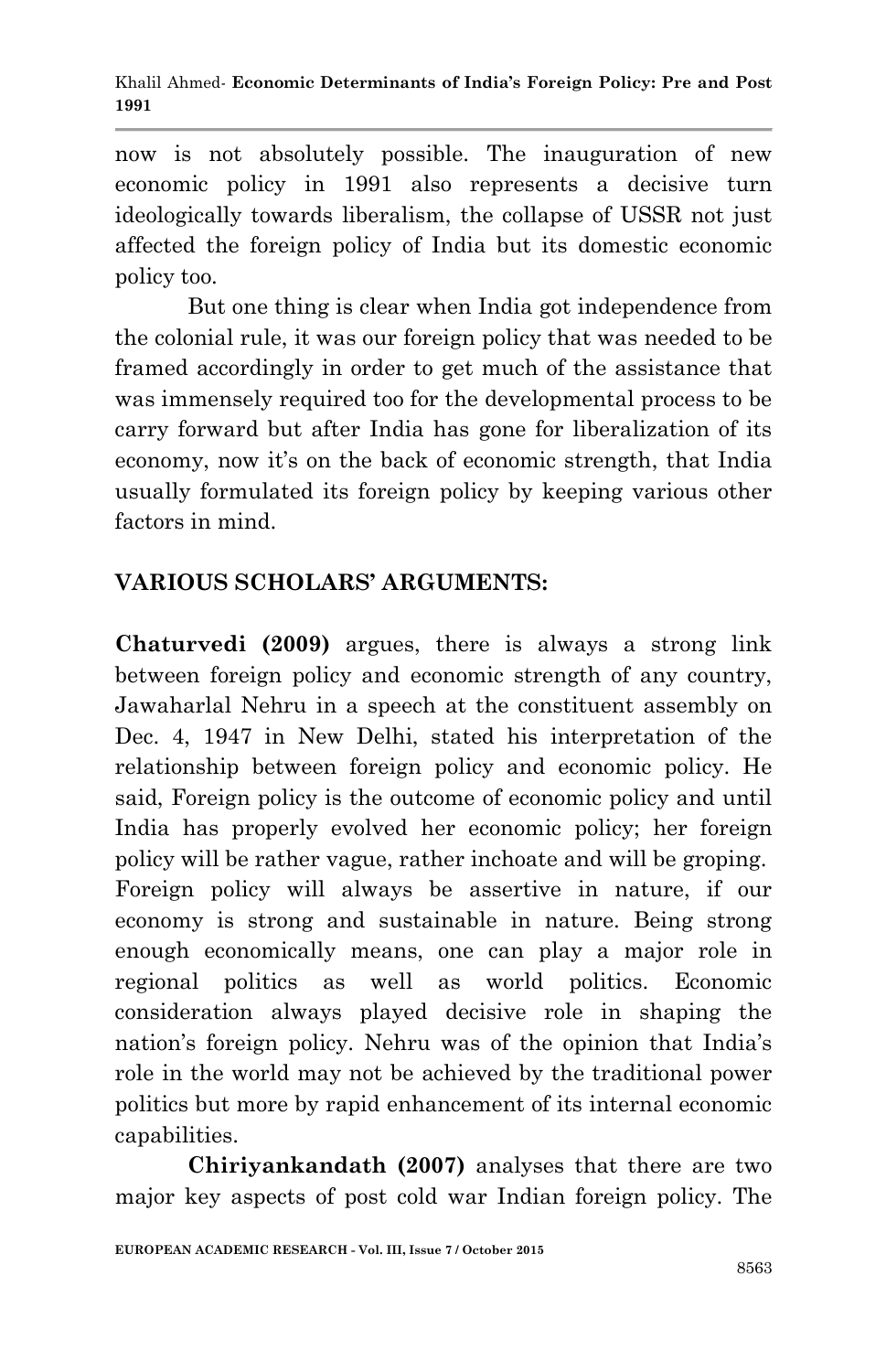first one is adoption of nuclear weapons and the second is development of the relation with USA. He outlined two proximate causes for the market oriented reforms. The rapid growth in the fiscal deficit and the shooting oil prices brought about by the gulf crises of 1990-91. Foreign exchange reserves barely sufficient to pay for a fortnight import.

**Baru (2002)** argues that a strategy of inward oriented industrialization and the political choices India made during the cold war reduced India"s global economic and strategic engagement during the half century after independence. However, the shift in economic policy and steady growth in the last two decades towards a more open, outward oriented economy in 1990s helped India seeking new relationships of economic engagement with her neighbor in Asia as well as major powers. He also argues that among developing countries, India was late in shifting gears from inward looking approach to outward looking policy. The end of cold war coincided with BOP crises in 1990-91 forced the pace of this change.

**Mukherjee (2008)** examines that the substantial difference between 1991 and other crises periods was that this was the first time a severe financial crises had occurred when a reform team was in place to take the advantage of the crises. Finance MinisterManmohan Singh himself a distinguished economist, was the first Indian scholar in the 1960s to have argued forcefully for the need of reforms for promoting trade for India"s development. The crises helped for two significant reasons. First, Import substitute industry, which was heavily dependent on imports, needed the foreign exchange. Agreement with IMF was the only way to mitigate the imports. Second, the establishment of FICCI which latterly played the key role as an important consultant to the government at the time of economic reforms.

**Mohan (2006)** argues that the collapse of soviet union and the new wave of economic globalization left India scrambling to find new anchors for its conduct of external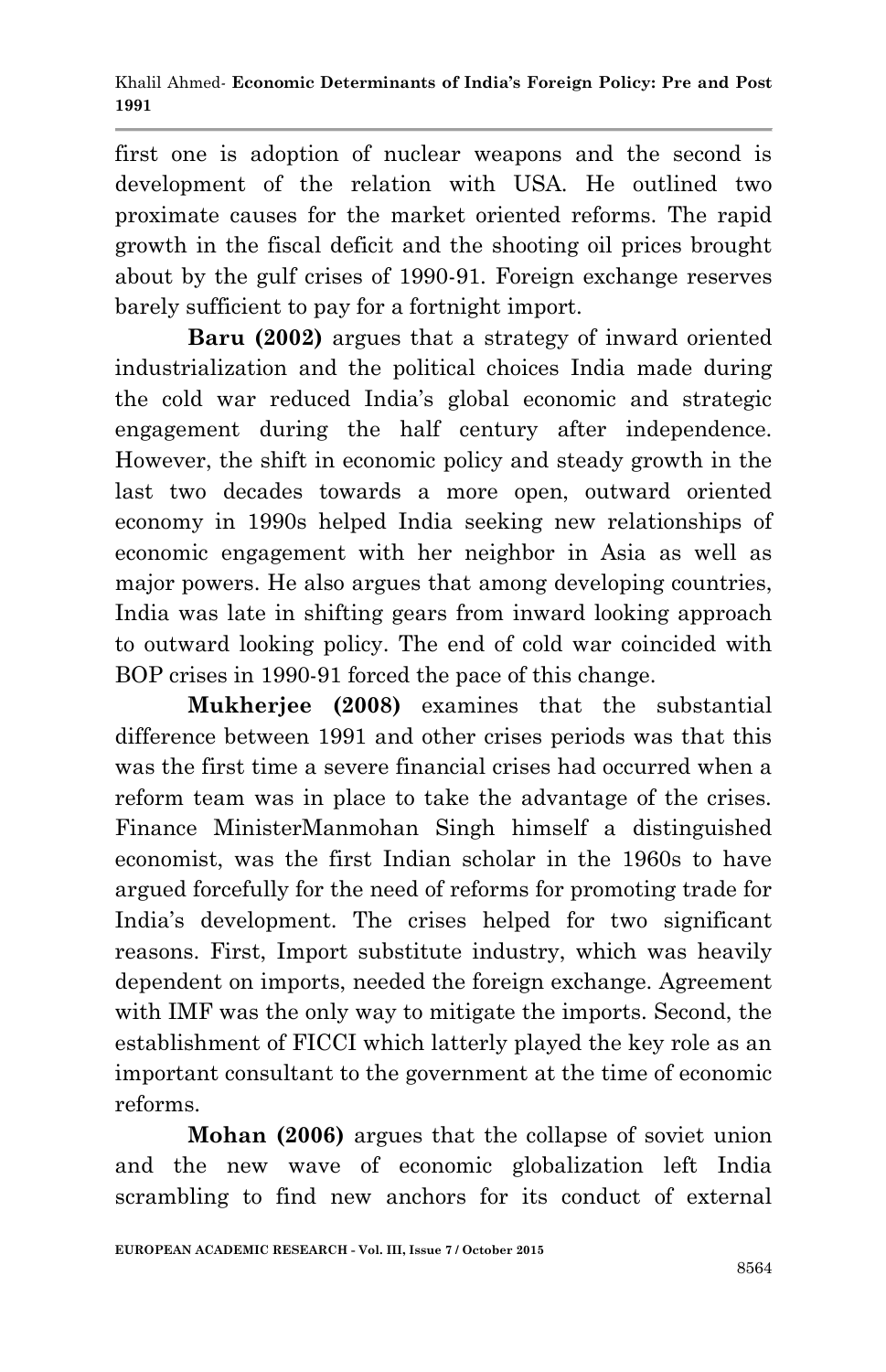affairs. Economic crises of 1991 alongside disintegration of Soviet Union left India in immense trouble and it created a tension between the imperative of the new and the resistance of the old ideas on how to conduct foreign policy. The world was changing from bipolarity to unipolarity and internally, pressure was mounting to adopt the new emerging challenges as soon as possible and to get engage with the rest of the world.

According to Rajamohan, there were some relevant transitions that India was steadily undergoing; the first one was the building of a "modern capitalist" society from "socialist society". The second transition was focusing on economics instead of politics in the making of foreign policy. The third transition in Indian foreign policy is about the shift from being a leader of the third world to the recognition of the potential that India could emerge as a great power in its own right. The fourth important transition was that, in 1990s India started discarding its anti western mode of thinking. Finally, the fifth important transition in Indian foreign policy in the 1990s was from idealism to realism. The economic growth of the decade after successful economic reforms gave India immense self confidence that by the late 1990s, it recognized the importance of becoming a declared nuclear weapon power.

Despite facing huge economic sanctions after nuclear tests in 1998, it still manages to have a civilian nuclear deal with United States. Mohan also believed that since 1991, India has moved from its traditional emphasis on the "power of the argument" to a new stress on the "argument of the power".

**Mukherjee (2010)** examine about economic crises that, prior to 1991 India was stereotyped as a soft state quite unlike the fast growing "tiger" economies of East Asia. India was deemed incapable of disciplining powerful social actors in order to promote its competitiveness. Writing about how globalization affected the Indian state, much had changes in India after the crises of 1991; the policies have become more positive about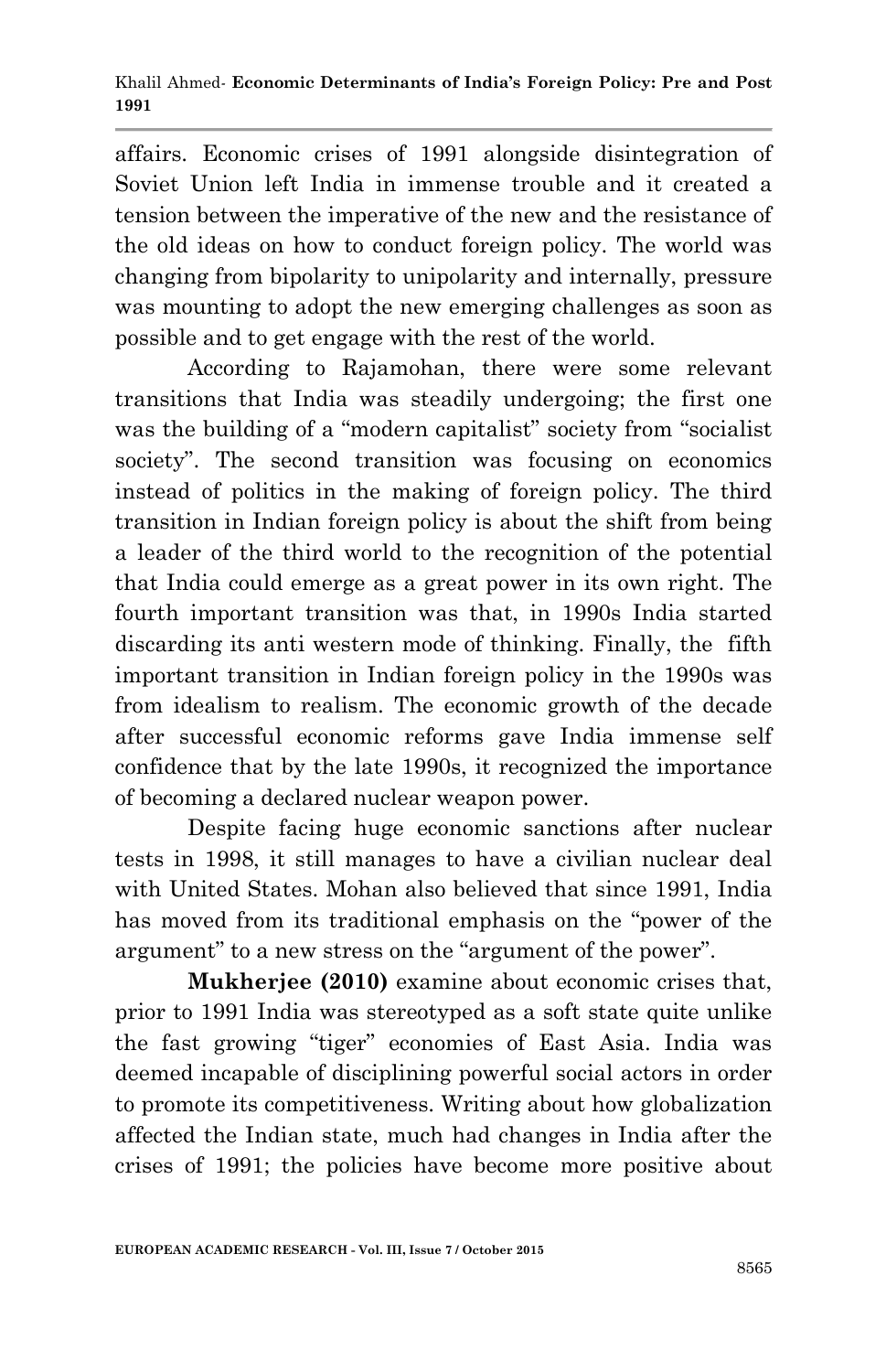promoting exports and allowing foreign capital to participate in the process of growth.

Mentioning about changes, he argues that tariffs were reduced, foreign exchange control were relaxed, competition was introduced in the traditional public sector dominated infrastructure areas like power, telecommunication. Industrial licensing was virtually abolished, public sector units were sold to private partners, FDI was welcomed in a variety of sectors.

**Kumar (2004)** explains that the reforms which began in 1990s aimed at liberalizing government control, envisaged greater role for the private sector, downsizing of the government sector an finally greater integration with the world economy. Foreign companies were invited to enter the economic arena by way of setting up of new companies in India. Foreign policy with regard to entry of the foreign companies was relaxed.

**Mohanty (2013)** talks about that, there was a fundamental shift after the end of the cold war for all the countries but for India the end of cold war was coincided with opening up of its market and globalization of Indian economy. So the shift in Indian foreign policy was more pronounced. India sought to engage with more and more countries. Many of the foreign relations were elevated to the status of the "Strategic partnership".

India has then adopted a gradual approach of increasing competition for domestic players by signing FTA with Srilanka (2000), Thailand (2003) and Singapore (2005) rather than multilateral trade liberalization. To encourage export, Special economic zone was created too.

**Swamy (2005)** argues that political compulsions are the main drivers of the economic reforms in India. In India politics had led economic reforms during the last two decades. Growth rate accelerated and exports boomed, increased FDI was seen and many poor people were lifted above the poverty line.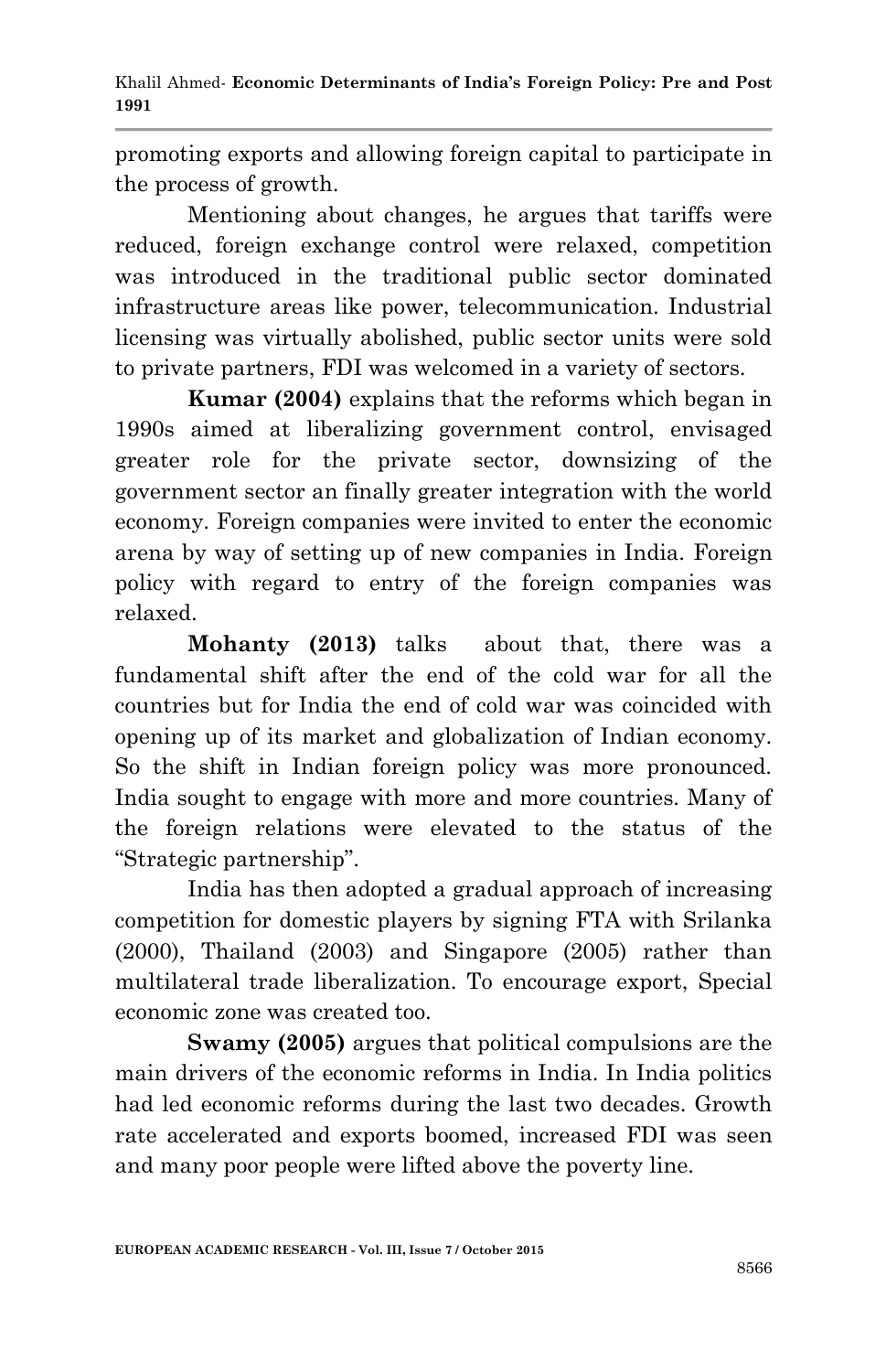**Abraham (2007)** believes that in more recent times, India"s phenomenal economic development along with its open declaration of nuclear potency has allowed a new confidence in claiming its rightful place on the world stage. On foreign aid issue, India has started providing increasing amounts of foreign aid to the developing world beyond its immediate neighborhood. In the schemes of foreign policy, these activities are marginal beside traditional diplomatic efforts to establish Indian influence, counter the actions of states deemed hostile to India and increasingly supporting the overseas activities of Indian multinationals.

**Anderson (2001)** articulated at two fronts about the change in Indian foreign policy. Internationally, the end of cold war and the collapse of USSR have had profound security implications for India. On the other hand, the changed International conditions have enabled India to refashion its foreign policy on the lines of economic self-interest.

**Baijal (2002)** analyses that, post independent India was no different from the rest of the world in adopting a pattern of economic development best described as state led growth. The compulsions of ensuring higher level of investment at progressively higher levels of efficiency and productivity require a complete restructuring of the economic environment. Privatization and liberalization of the licensing regime for FDI are two initiatives which can meet the objectives of efficiency enhancement, domestic and foreign resources mobilization and incremental capital outlays.

**Ghai (2009)** analyses that there is an intimate relationship between foreign policy and national interest. National interest is the key element of foreign policy. It's the foreign policy which selects, formulates and defines the goals of national interest and then to attempt to secure these goals. If national interest is a determining factor of foreign policy, foreign policy is the director of the national interest.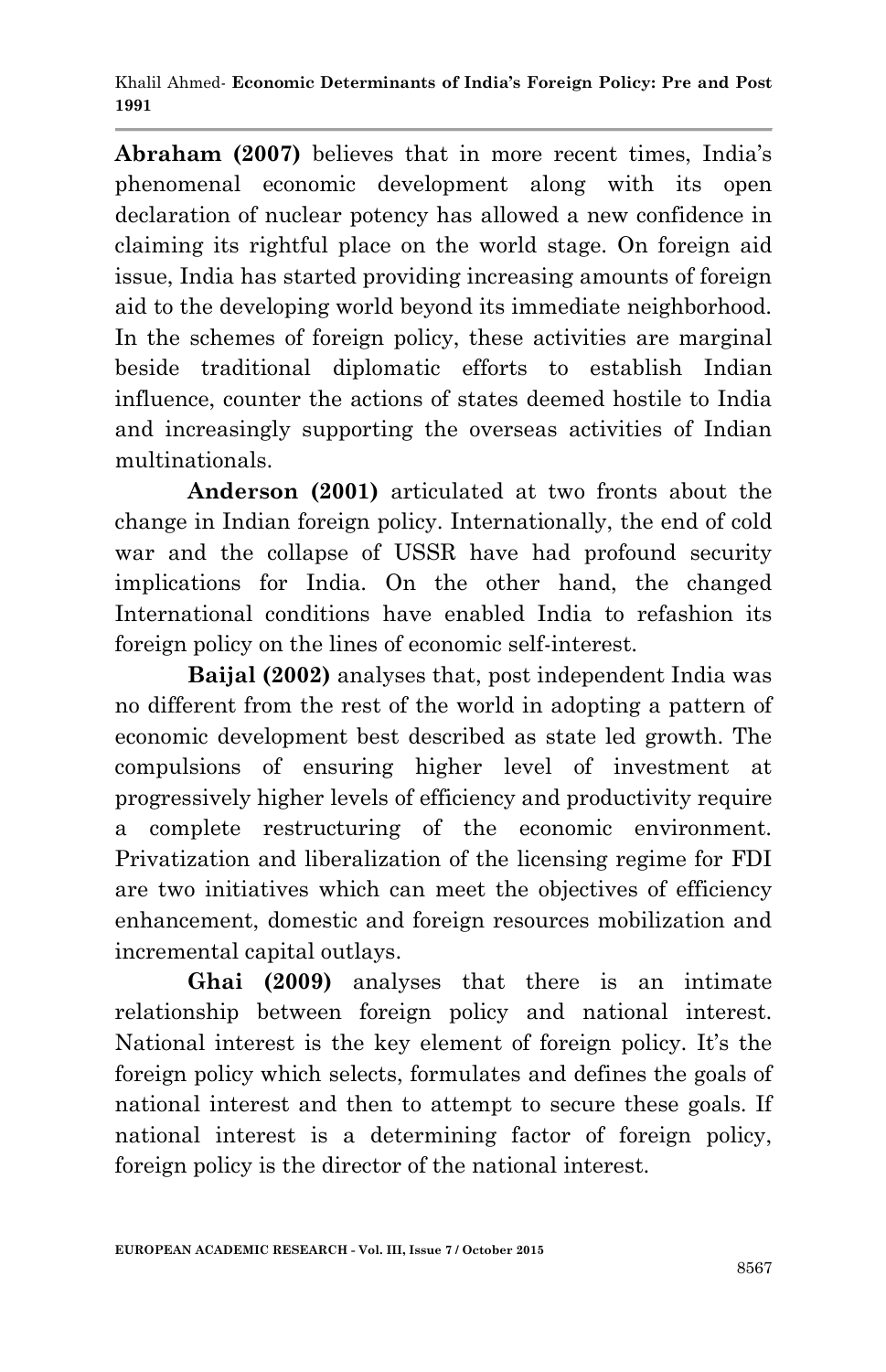**Gosai (2013)** argues that at the time of independence, India was facing challenges like shattered economy, horrific poverty and underdevelopment crises.

**Nehru (1947)** articulated his vision about the Indian foreign policy in a speech to constituent assembly legislature in 1947, standing for peace and freedom is necessary but we have to develop in economic field. He also added that India"s foreign policy will be shaped by its commitment to the development of all developing economies.

The need of resources and technology for the overall economic development was a prime factor which influences the direction of our foreign policy; Nehru sought to have friendly relation with both the super power in order to get the desired heavy machinery to support India's steel, power and chemical industries. The policy of non-alignment brilliantly facilitated the achievement of this objective, allowing Delhi to maintain cordial relation with both of the super powers.

Finance Minister Manmohan Singh (1991**)** mentioned that, the new government inherited an economy in deep crises. BOP situation was precarious; there is huge fiscal imbalance along with the impact of gulf crises, sharp decline in capital inflows also making the economic environment worst. Due to foreign exchange crises, there was a huge threat to the sustainability of a growth process. These all factors resulted in increasing the inflation into double digit.

He suggested that, two immediate steps should be taken, the first one is credible fiscal management and the other one is macro-economic stabilization. Both must be supported by essential reforms in economic policy and economic management.

**Khanna (2009)** believes there is an intimate relationship between security and development. Foreign policy is influenced by economic development and national developments are influenced by foreign policy.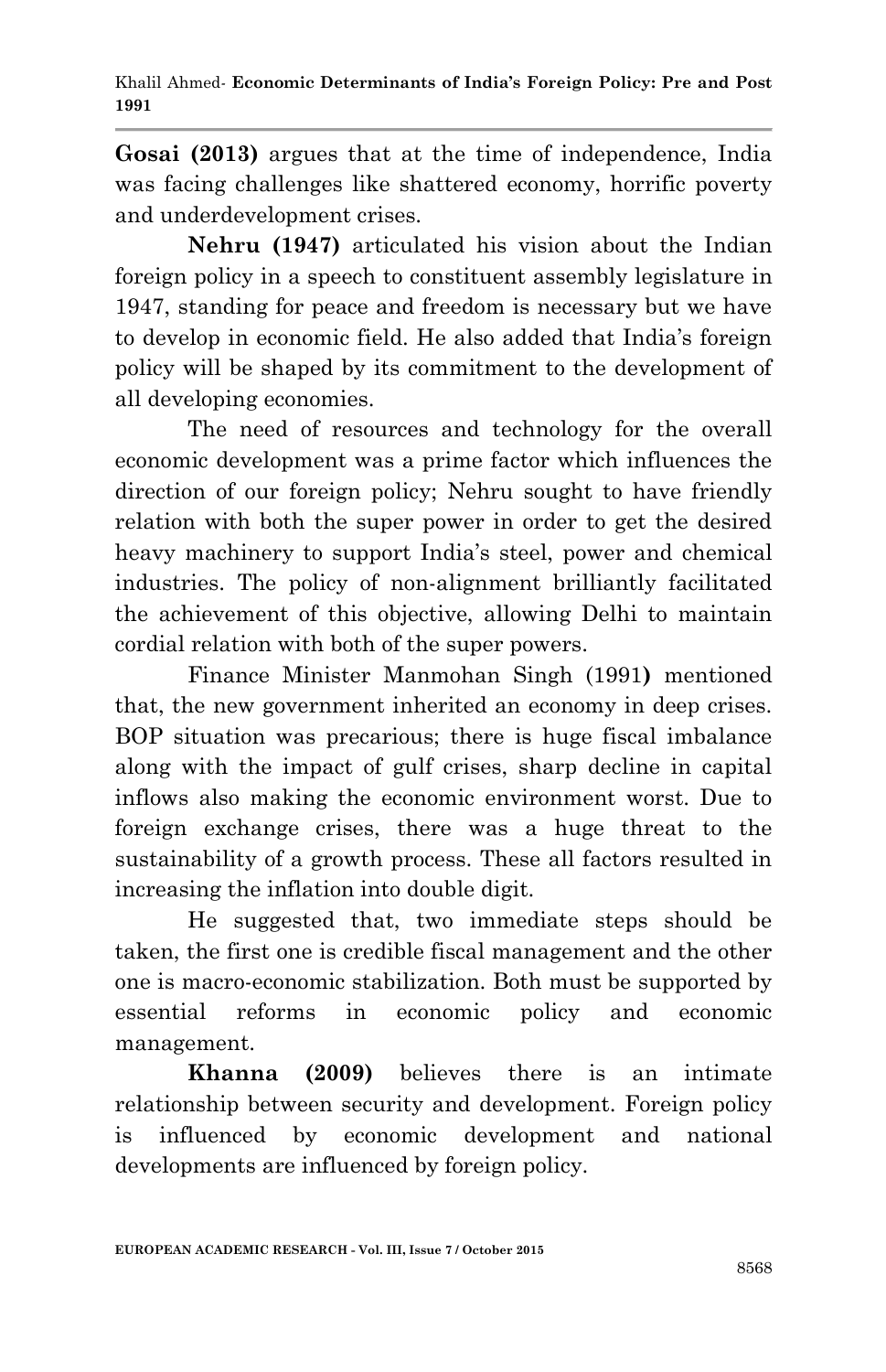**Joshi (1998)** analysis that the root cause of the economic crises can be traced back to India"s reaction to the earlier crises of 1979-81 when oil prices were doubled. The immediate objective for government in office was to reduce inflation, improve the balance of payment position and reduce the fiscal deficit.

From here onwards, India finally opens up its market; shun the isolationist approach, started engaging with the rest of the world and its result was even visible. The kind of crises India was going through compel its policy framers to relook its foreign policy objectives alongside initiating new possibilities in engaging with the western world too.

## **CONCLUSION:**

One thing is clear that, when India got independence in 1947, it was India's foreign policy that was needed to be formulated like such, so that India can have maximum economic assistance from developed nations, so that India can fight with all the issues and challenges. Poverty and hunger was a major concern at that time. But as India has grown up well economically and turning one of the fastest growing economy despite many shortcomings, India is now deciding and formulating its foreign policy on the basis of its economic strength particularly after 1991.

### **REFERENCES**

- Abraham, Itty. (2007), "The future of Indian foreign policy". "*Economic and political weekly*", Vol.42, No.42 pp. 4209- 4212.
- Mukherjee, Rahul. (2010), "A tiger despite the chains": "The state of reforms in India*". A journal of contemporary world affairs*, Volume: 109. Issue 726, Page 144.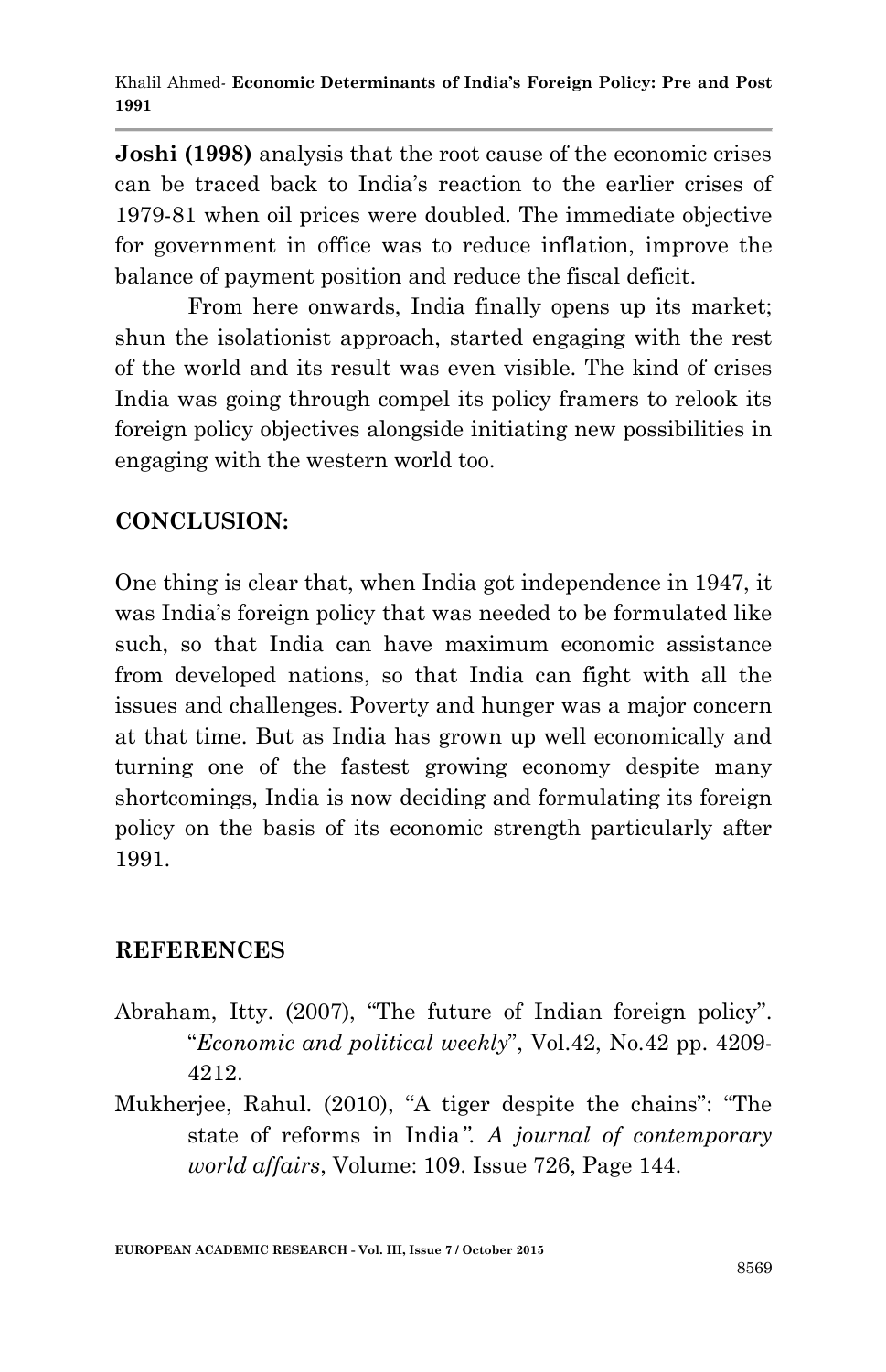- Karunakaran, K.P. (1979), "A new perspective of Indian foreign policy", *The Indian journal of Political science,* Vol.40, No. 1, pp 26-39.
- Chiriyankandath, James. (2007), "Realigning India: Indian foreign policy after the cold war*", The round table: the commonwealth journal of international affairs"* Vol. 93:374, pp 199-211
- Mohan Raja. C. (2006), "India's new foreign policy strategy", paper presented at a seminar in Beijing by China reform forum and the Carnegie endowment for International peace, Beijing.
- Kumar,Sanjay. (2004), "Impact of economic reforms on Indian electorate", "*Economic and political weekly*", Vol.39, No.16, pp 1621-1630.
- Swamy, Subramaniam, (2005), "Political structure and economic reforms", *Economic and political weekly*, Vol - XL No. 10, pp 934-939.
- Baru, Sanjaya, (2002), "Strategic consequences of India's economic performance", *"Economic and political weekly",*  Vol.37, No.26, pp 2583-2585+2587-2592.
- Anderson, Walter, (2001), "Recent trends in Indian foreign policy", *Asian Survey*, Vol.41, No. 5, pp 765-776.
- Vanaik, Achin, (2006), "National Interest: A flawed notion: Indian foreign policy since 1991", *Economic and political weekly",* Vol.41, No.49, pp.5045-5049.
- Gosai, Dushyant, (2013), "History of economic growth in India", *International policy digest*. http://www.internationalpolicydigest.org/2013/04/24/hist ory-of-economic-growth-in-india/
- Statement on industrial policy, Ministry of Industries, Government of India, New Delhi, July 24,1991.http://dipp.nic.in/English/Policies/Industrial\_pol icy\_statement.pdf
- Mohanty, Rahul, (2013), "Indian foreign policy: Emerging challenges and the road ahead", "Odisha